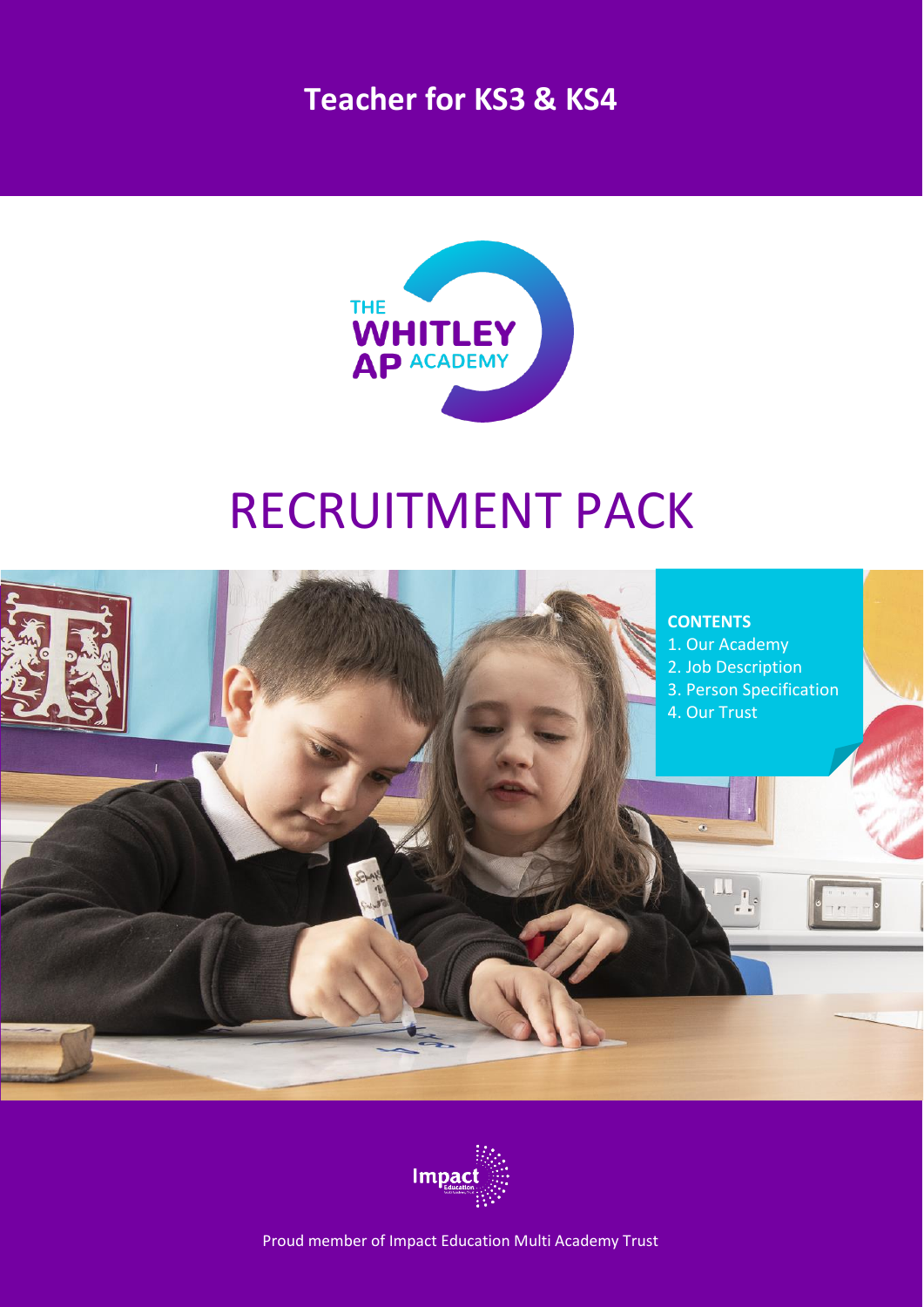

## **Our Academy**



It is with great pleasure that I welcome you, on behalf of the children, staff, and governors, to The Whitley AP Academy. We are an Alternative Provision Academy serving the Calderdale area and we are based in Illingworth, Halifax.

We are commissioned by Calderdale Council to provide eighty places for young people across Key Stages 2, 3 and 4. The Academy is part of Impact Education Multi Academy Trust, a Trust dedicated to improving the life chances of children and young people.

Our vision is for The Whitley AP Academy to be a school that works hard to develop confidence, a love of learning, resilience, and kindness in our pupils. We have high expectations, which support the individual needs of all of our pupils, whilst placing an emphasis on positive attitudes to learning, building effective relationships, and developing a strong moral compass.

Mr Phillip Hannah Headteacher







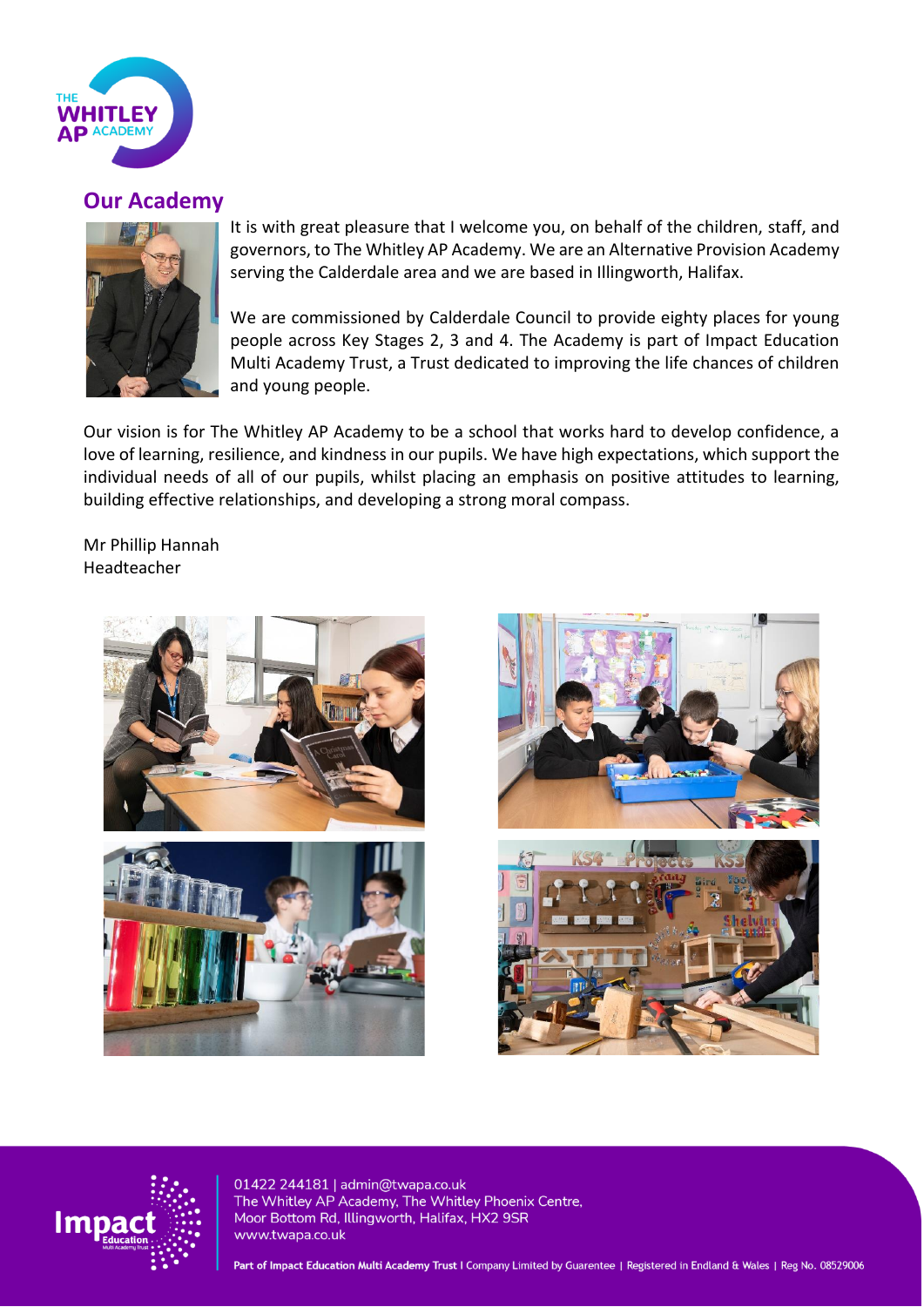

| <b>Job Description</b> |                                                                                                                                                                                                                                                                                                              |
|------------------------|--------------------------------------------------------------------------------------------------------------------------------------------------------------------------------------------------------------------------------------------------------------------------------------------------------------|
| Post:                  | Teacher for KS3 & KS4                                                                                                                                                                                                                                                                                        |
| <b>Overview:</b>       | The teacher of KS3 and KS4 will be expected to teach a range of subjects across<br>in the Academy, subject specialism will be accommodated as much as possible.<br>Teachers are expected to take part in research projects to improve the quality<br>of education, and our coaching programme for all staff. |
| Salary:                | MPS / UPS, plus SEN point; M2 minimum starting scale.                                                                                                                                                                                                                                                        |
| <b>Responsible to:</b> | Phase Leaders, The Whitley AP Academy.                                                                                                                                                                                                                                                                       |

The information given on this job description is intended to provide both post holder and management with an understanding and appreciation of the workload of this particular job and its role within the organisation*.* 

### **Prime Objectives of the Role**

The primary focus of the role is to carry out the professional duties of a teacher, to deliver lessons in a range of subjects to suit applicants' strengths. To work collaboratively with colleagues to continually strive to improve provision at the Academy.

#### **Responsible to: Phase Leaders**

#### **Key Duties and Responsibilities**

- Plan differentiated work for the children using The Whitley Academy Curriculum, the National Curriculum and the Academy's agreed policies, providing high quality teaching and learning to the children and young people with SEMH needs.
- Be accountable for students' attainment, progress and outcomes and promote high standards of literacy, numeracy, and communication skills across the curriculum.
- Make accurate and productive use of assessment  $-$  pupil progress, setting targets, lesson planning and pupil feedback, including any statutory work related to EHCP's and annual reviews.
- To monitor and evaluate specific programmes / strategies and pieces of work for their impact on improving a range of outcomes for children and young people with SEND.
- Set high expectations which inspire, motivate and challenge students.
- Be accountable for implementing the Academy's Behaviour for Learning policy and play an active role in the day-to-day management of pupil behaviour.
- Work collaboratively with support staff, ensuring they are fully briefed on lesson plans and expectations to enable them to fully contribute to improving pupil outcomes.

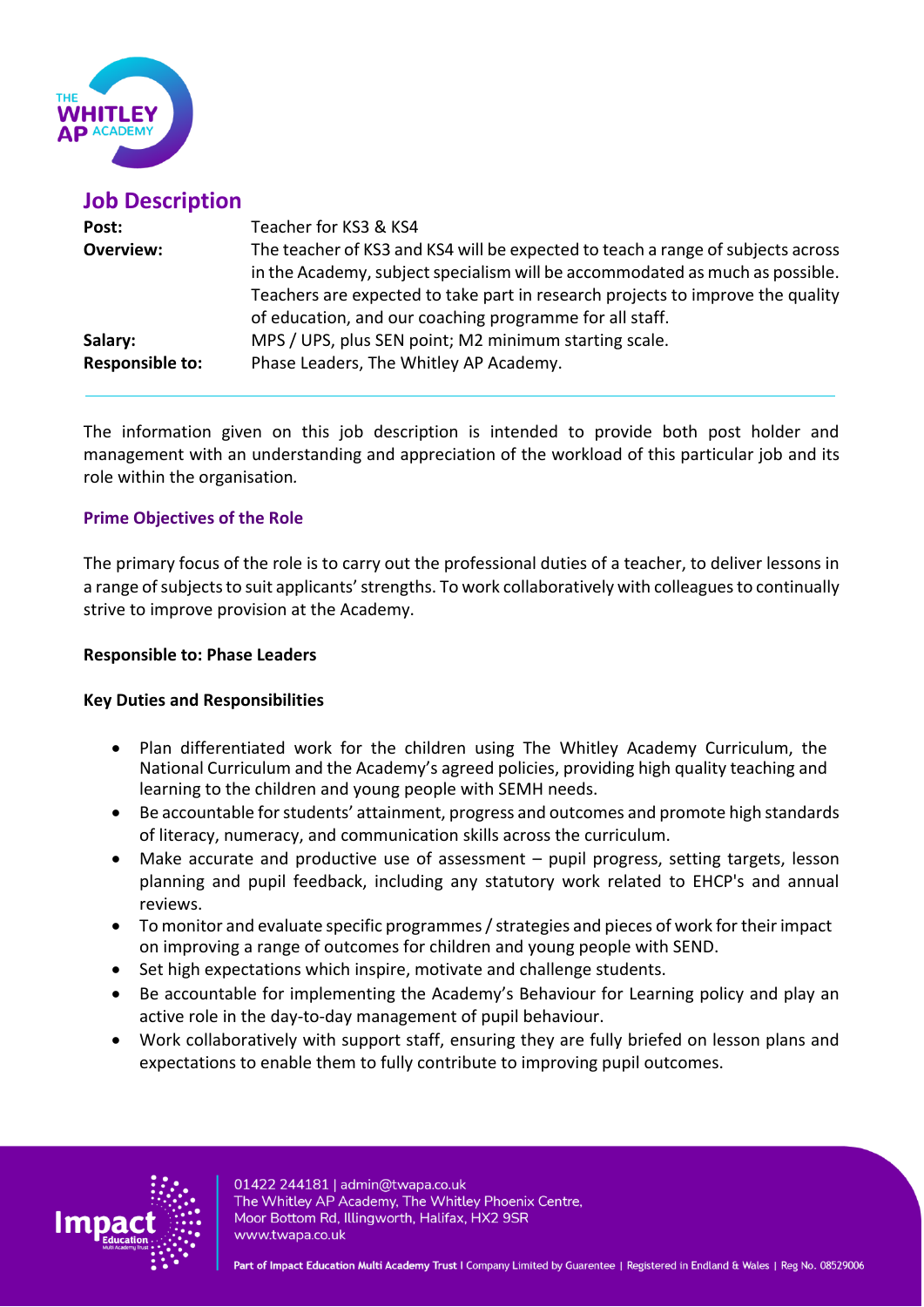

- To organise a classroom and shared areas, including outdoor provision, which encourage and enable children to resource themselves and be independent learners and to provide a stimulating and attractive learning environment
- To contribute to the research, training, development and dissemination of best practice, innovative practice, advice, and guidance to the wider team in the SEND services, schools, parents/carers, and families
- To communicate effectively with children and young people, their parents and carers, Academy staff and professional colleagues.
- To ensure that the safety and safeguarding of children and young people is paramount at all times.
- To ensure own knowledge, practice and understanding are current and regularly updated in order to deliver quality first teaching and learning and give current and timely advice and support to the service users based on recent research and robust evidence

Please note that this is illustrative of the general nature and level or responsibility of the work to be undertaken, commensurate with the grade. It is not a comprehensive list of all tasks that the postholder will carry out, which would be determined by the Line Manager or Senior Leaders.

|                              | Criteria – Essential (E) / Desirable (D)                                                                                                                                                                                                                                                                                                                                                                                                                                    | <b>How</b><br><b>Identified</b>                |
|------------------------------|-----------------------------------------------------------------------------------------------------------------------------------------------------------------------------------------------------------------------------------------------------------------------------------------------------------------------------------------------------------------------------------------------------------------------------------------------------------------------------|------------------------------------------------|
| <b>Experience</b>            | Experience of working in an effective team. (E)<br>Evidence of successful teaching at KS3 and KS4. (E)<br>Ability to teach a range of subjects across the secondary age<br>range. $(E)$<br>Experience of pastoral work in a school setting. (D)<br>Experience of working with Primary and Secondary aged pupils<br>with special needs including emotional and behavioural<br>difficulties. (E)<br>Experience of working with parents, schools, and support<br>agencies. (D) | Application<br>Form<br>References<br>Interview |
| Knowledge &<br><b>Skills</b> | Up to date knowledge of curriculum and current trends or<br>developments in teaching. (E)<br>A confident and competent classroom practitioner. (E)<br>Ability to differentiate teaching to meet the needs of all pupils.<br>(E)<br>Good communication, organisational and interpersonal skills.<br>(E)<br>Ability to use and promote the effective use of ICT. (E)                                                                                                          | Application<br>Form<br>References<br>Interview |

## **Person Specification**

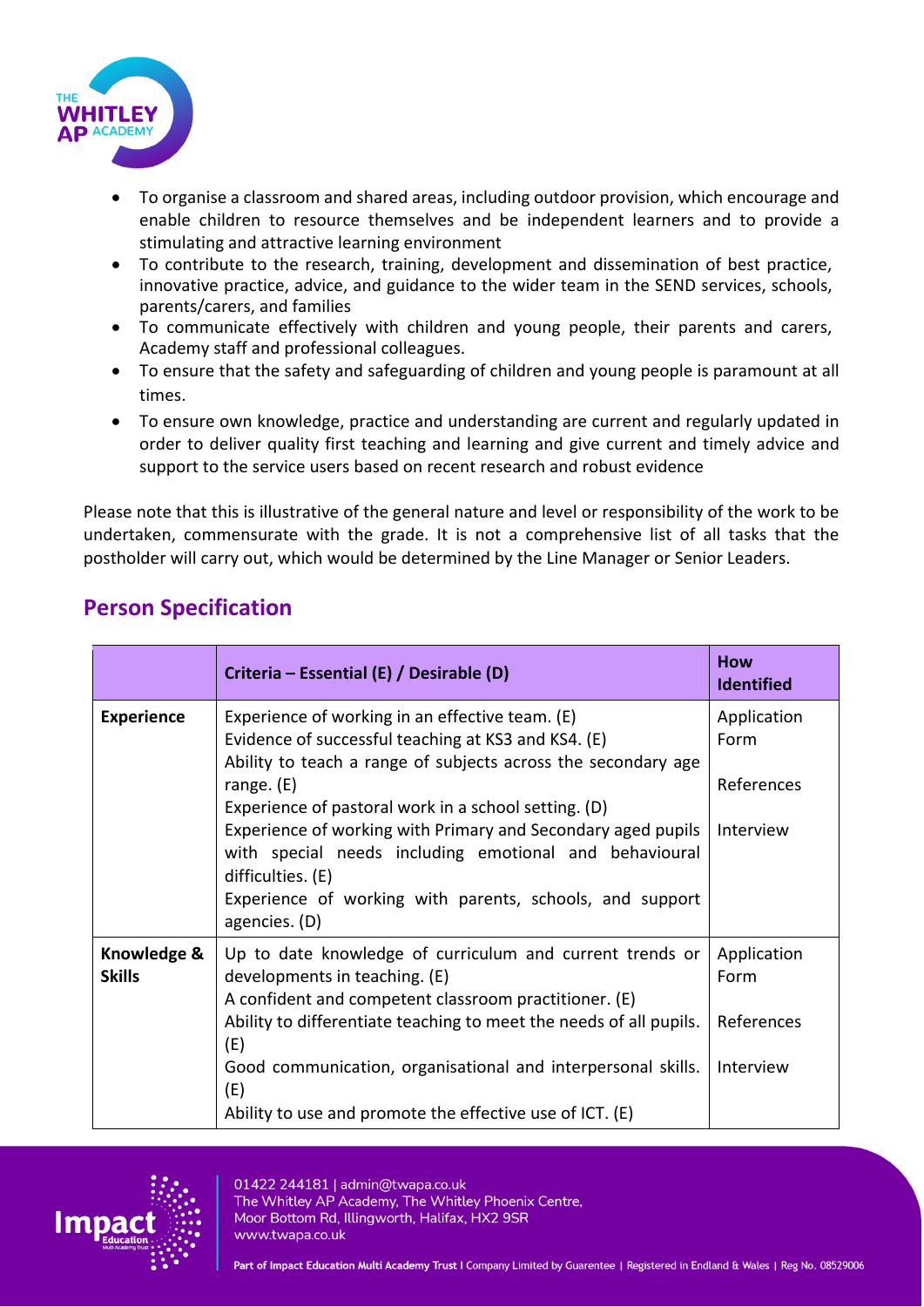

|                                     | Criteria – Essential (E) / Desirable (D)                                                                                                                                                                                                                                                                                                                                                                                                                                                                                                                                                                                                                                                                                                                                                                                                                                                                   | <b>How</b><br><b>Identified</b> |
|-------------------------------------|------------------------------------------------------------------------------------------------------------------------------------------------------------------------------------------------------------------------------------------------------------------------------------------------------------------------------------------------------------------------------------------------------------------------------------------------------------------------------------------------------------------------------------------------------------------------------------------------------------------------------------------------------------------------------------------------------------------------------------------------------------------------------------------------------------------------------------------------------------------------------------------------------------|---------------------------------|
| Knowledge &<br>Skills cont.         | An ability to build positive working relationships with<br>colleagues. (E)<br>An ability to work effectively as part of a team and to work<br>independently. (E)<br>Ability to relate well to pupils and adults, and an ability to work<br>as part of a team. (E)<br>Ability to remain calm under pressure. (E)<br>Demonstrate good co-operative, interpersonal and effective<br>listening skills. (E)<br>Maintain confidentiality in matters relating to the Academy, its<br>pupils, parents, or carers. (E)<br>Ability to cope with the requirements of the post, which will<br>include working with pupils who have emotional / behavioural<br>/ physical difficulties. (E)<br>An understanding of the issues relating to pupils who have<br>additional learning needs, more able and special educational<br>needs. (E)<br>Awareness of safeguarding issues. (E)<br>Awareness of child development. (D) |                                 |
| <b>Qualifications</b><br>/ Training | Good honours degree. (E)<br>Qualified Teacher Status, PGCE or equivalent qualification. (E)<br>Evidence of further relevant qualifications or training. (D)<br>Evidence of recent professional development. (D)<br>Evidence of further training / development and / or willingness<br>further training and<br>participate in<br>to<br>development<br>opportunities e.g., Team Teach, Moving & Handling, Special<br>Educational Needs. (D)<br>A full driving licence. (D)                                                                                                                                                                                                                                                                                                                                                                                                                                   | Application<br>Form             |

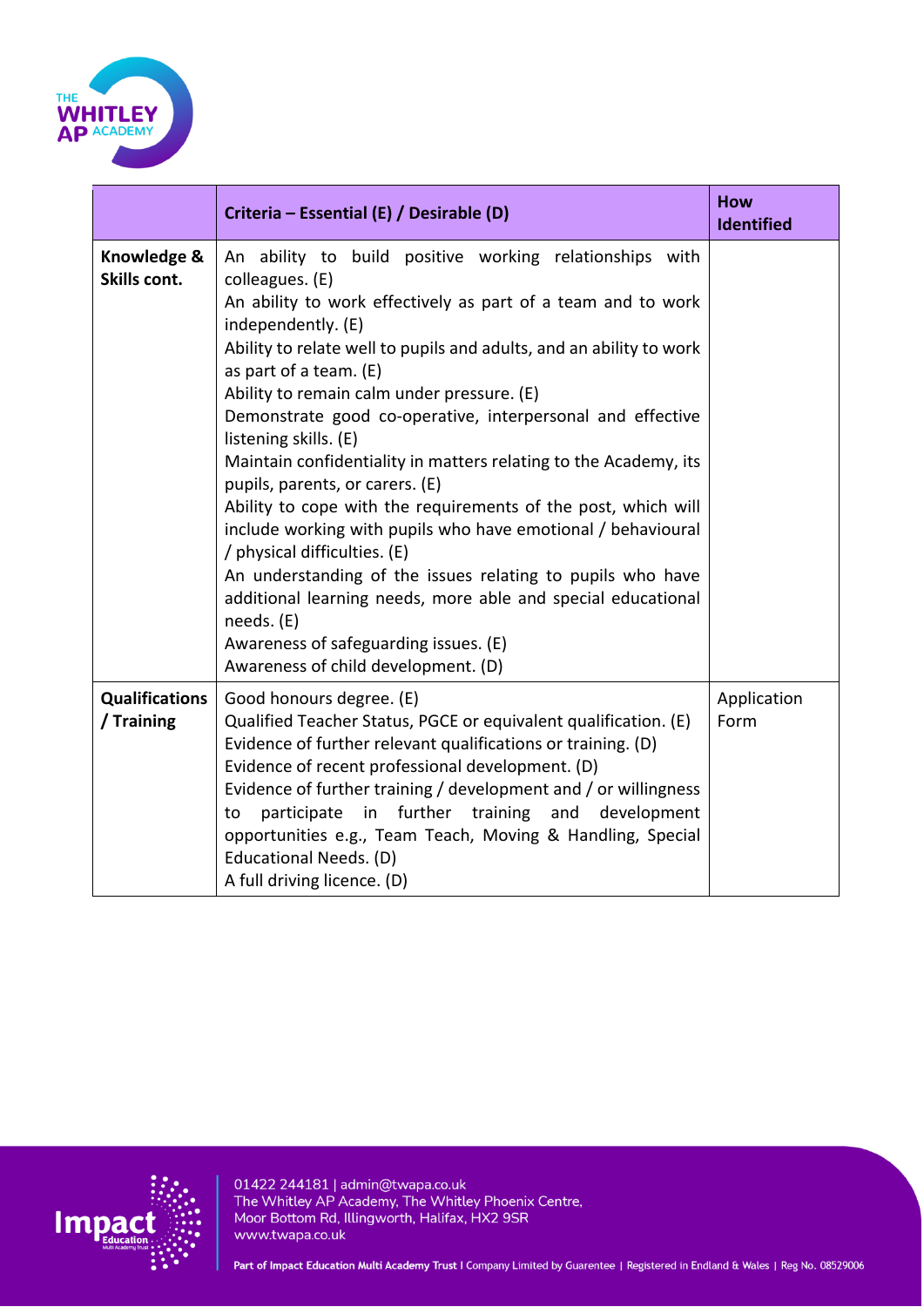

## **Impact Education Multi Academy Trust**

A Department for Education (DFE) approved academy sponsor based in West Yorkshire. Founded in 2016, Impact Education Multi Academy Trust consist of seven academies including primary, secondary, all-through, and alternative provision sectors across Calderdale and Kirklees.



#### **CEO Message**

I am proud to welcome you to Impact Education Multi Academy Trust. The Trust is on a mission to improve the life chances of children and young people and improve social mobility for the disadvantaged. Our vision is to be a Trust **Where Hearts & Minds Connect**; values-driven partners working collaboratively to ensure education impacts positively on students, families, communities, and staff.

Impact Academies are aligned to the Trust Mission, Vision and Aims. Our Academies have individual identities which reflect the diverse communities they serve. They have the autonomy to create, explore and learn from different practices and our Headteachers believe that leadership and personal accountability are founded on self-direction and reflection.



We believe that collaborative leadership and strong partnership development can lead to a significant positive impact on the quality of education through sharing the best collective practice.

Our values of Heart, Mind and Connect underpin everything we do and our Core Principles and Aims articulate how we will live these out.

Best Wishes, Mick Kay, Chief Executive Officer & Accounting Officer